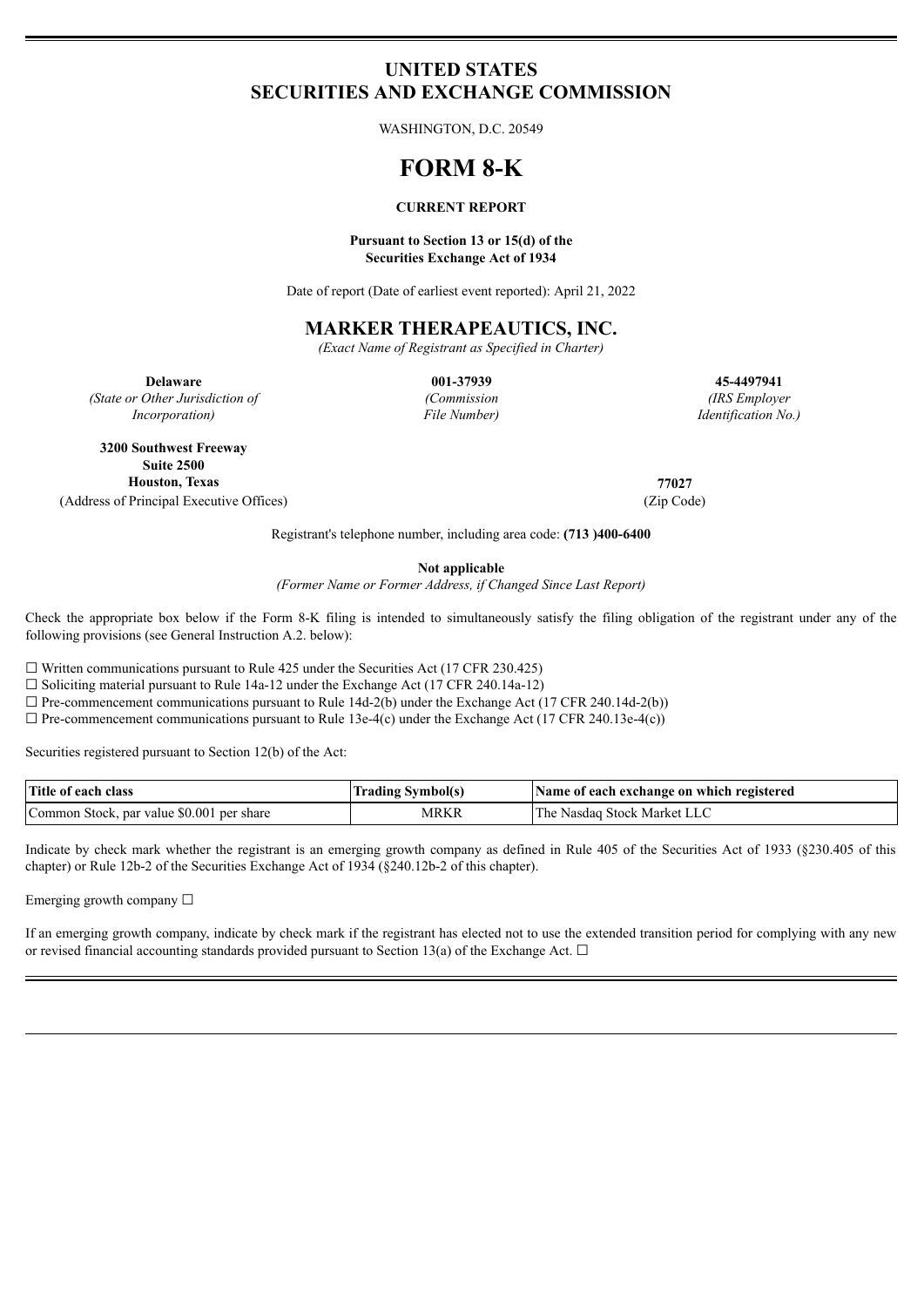#### **Item 1.01 Entry into a Material Definitive Agreement.**

On April 21, 2022, Marker Therapeutics, Inc. (the "Company") entered into a binding services agreement (the "Agreement"), effective April 12, 2022, with Wilson Wolf Manufacturing Corporation ("Wilson Wolf"). Wilson Wolf is in the business of creating products and services intended to simply and expedite the transition of cell therapies and gene-modified cell therapies to mainstream society (the "Wilson Wolf Mission"). Pursuant to the Agreement, Wilson Wolf made a cash payment to the Company in the amount of \$8.0 million, allocated as follows:

- · \$2.0 million as a prepaid expense for non-exclusive training of Wilson Wolf to make, use, and sell Marker's cell culture non-proprietary media formulation that has been cleared in an FDA investigational new drug application in pursuit of the Wilson Wolf Mission;
- · \$1.0 million as a prepaid expense for non-exclusive training of Wilson Wolf to replicate Marker's quality management system inclusive of all underlying documents related thereto, none of which shall include unique information specific to the manufacture of Marker's MultiTAA product candidates such as direct peptide stimulation, which Wilson Wolf shall use as it sees fit in pursuit of the Wilson Wolf Mission;
- · \$2.0 million as a prepaid expense for non-exclusive training of Wilson Wolf to be able to replicate Marker's cGMP-compliant, linearly scalable, G-Rex based T-cell manufacturing process which Wilson Wolf shall use as it sees fit in pursuit of the Wilson Wolf Mission; and
- · \$3.0 million as a prepaid expense under the hired to invent doctrine for Marker to train Wilson Wolf on its expertise in the optimization of T-cell therapy manufacturing processes using G-Rex and to conduct CAR T and TCR G-Rex Optimization Work under the direction of Wilson Wolf (the "Work Direction"), whereunder all intellectual property provided by Wilson Wolf or created or derived by Marker will be solely owned by Wilson Wolf, and whereby Marker will make good faith efforts to complete the conduct of such work as soon as practicable within 18 months from the date of the agreement. Wilson Wolf has agreed to pay Marker an additional \$1.0 million if the Work Direction is completed within one year from the onset of the Agreement.

The Agreement shall continue until the fulfillment of all of Marker's obligations set forth in the Agreement or in any mutually agreed upon subsequent agreements. All intellectual property created or derived under the Work Direction will be owned by Wilson Wolf. The Agreement contains certain representations made by Marker, as well as a mutual confidentiality provision and an indemnification provision by Wilson Wolf in favor of Marker. Pursuant to the Agreement, in the event that Marker becomes insolvent, goes out of business, or an event other than force majeure occurs that cannot allow the Agreement to be fulfilled, Wilson Wolf will have right of first offer and right of first refusal for Marker's manufacturing facility provided it is able and willing to meet whatever financial obligations are required to do so and provided further that such clause will not apply in the event of a merger, reorganization or consolidation of Marker with a third party that results in the outstanding voting securities of Marker immediately prior thereto ceasing to represent, or being converted into or exchanged for voting securities that do not represent, at least fifty percent (50%) of the combined voting power of the voting securities of the surviving entity or the parent corporation of the surviving entity immediately after such merger, reorganization or consolidation, or the sale or other transfer of all or substantially all of Marker's business or assets. Marker agrees to assist as needed to the extent permitted under any applicable law (including bankruptcy or insolvency statutes). Further, prior to Marker undertaking any financing that would encumber any of Marker's assets necessary for Marker's performance under this Agreement, Wilson Wolf shall have the first right to provide such financing on equal terms to what Marker can obtain elsewhere.

The foregoing summary of the Agreement is not complete and is qualified in their entirety by reference to the text of the Agreement, a copy of which is filed herewith as Exhibit 10.1 to this Current Report on Form 8-K (the "Form 8-K") and is incorporated herein by reference.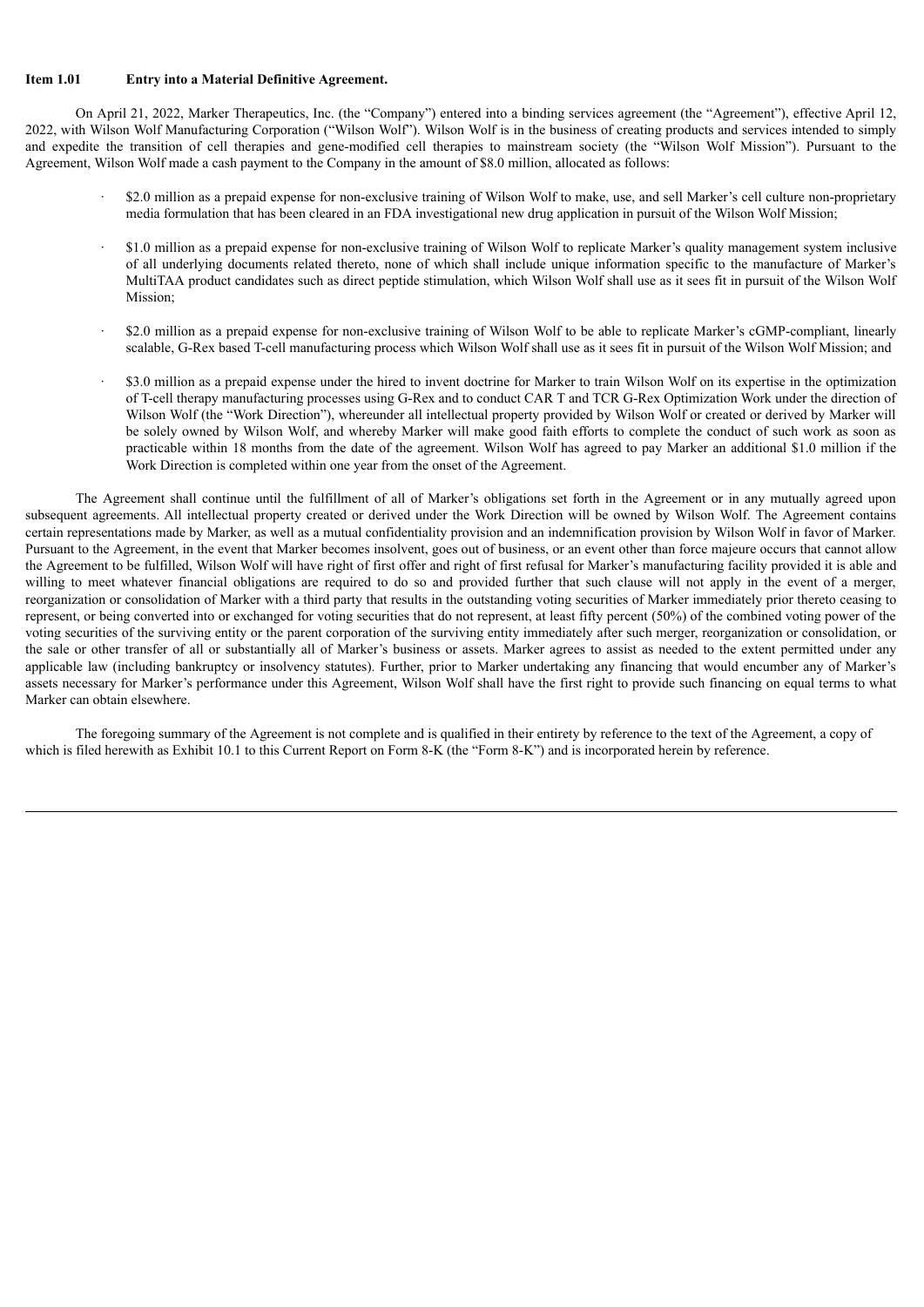### **Item 7.01 Regulation FD Disclosure.**

On April 26, 2022, the Company issued a press release (the "Press Release") announcing the Agreement. A copy of this Press Release is furnished herewith as Exhibit 99.1 to this Form 8-K and is incorporated herein by reference.

The information contained in this Item 7.01 of the Form 8-K, including Exhibit 99.1, is furnished and shall not be deemed "filed" for purposes of Section 18 of the Securities Exchange Act of 1934, as amended (the "Exchange Act"), and is not incorporated by reference into any of the Company's filings under the Securities Act of 1933, as amended, or the Exchange Act, whether made before or after the date hereof, except as shall be expressly set forth by specific reference in any such filing.

# **Item 9.01 Financial Statements and Exhibits.**

(d) Exhibits

| Exhibit No. | Description                                                                                                               |
|-------------|---------------------------------------------------------------------------------------------------------------------------|
| <u>10.1</u> | Services Agreement, effective April 12, 2022, between Wilson Wolf Manufacturing Corporation and Marker Therapeutics, Inc. |
| <u>99.1</u> | Press Release, dated April 26, 2022                                                                                       |
| 104         | Inline XBRL for the cover page of this Current Report on Form 8-K                                                         |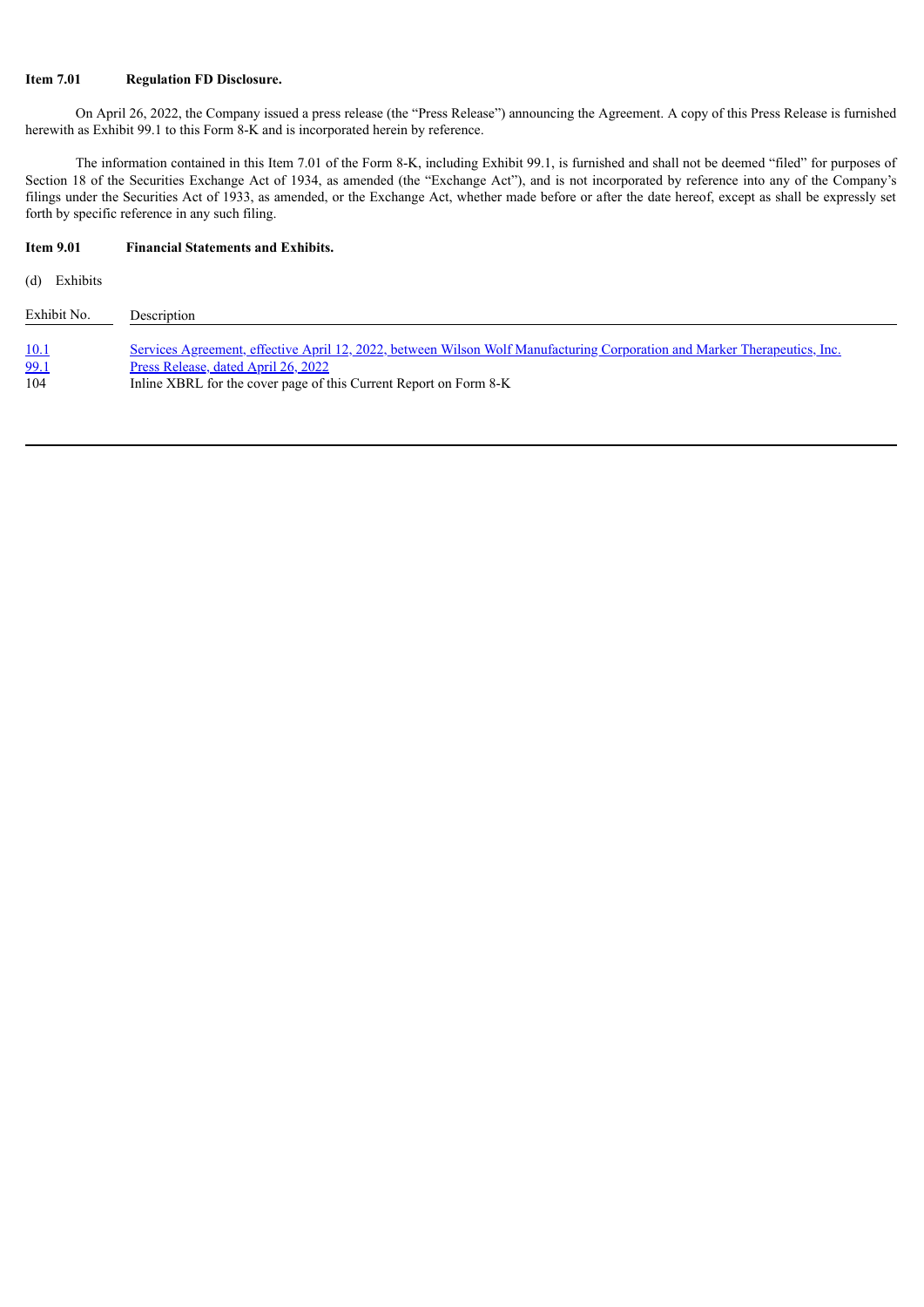## **SIGNATURE**

Pursuant to the requirements of the Securities Exchange Act of 1934, the registrant has duly caused this report to be signed on its behalf by the undersigned hereunto duly authorized.

Dated: April 26, 2022 By: /s/ Anthony Kim

# **Marker Therapeutics, Inc.**

Anthony Kim *Chief Financial Of icer*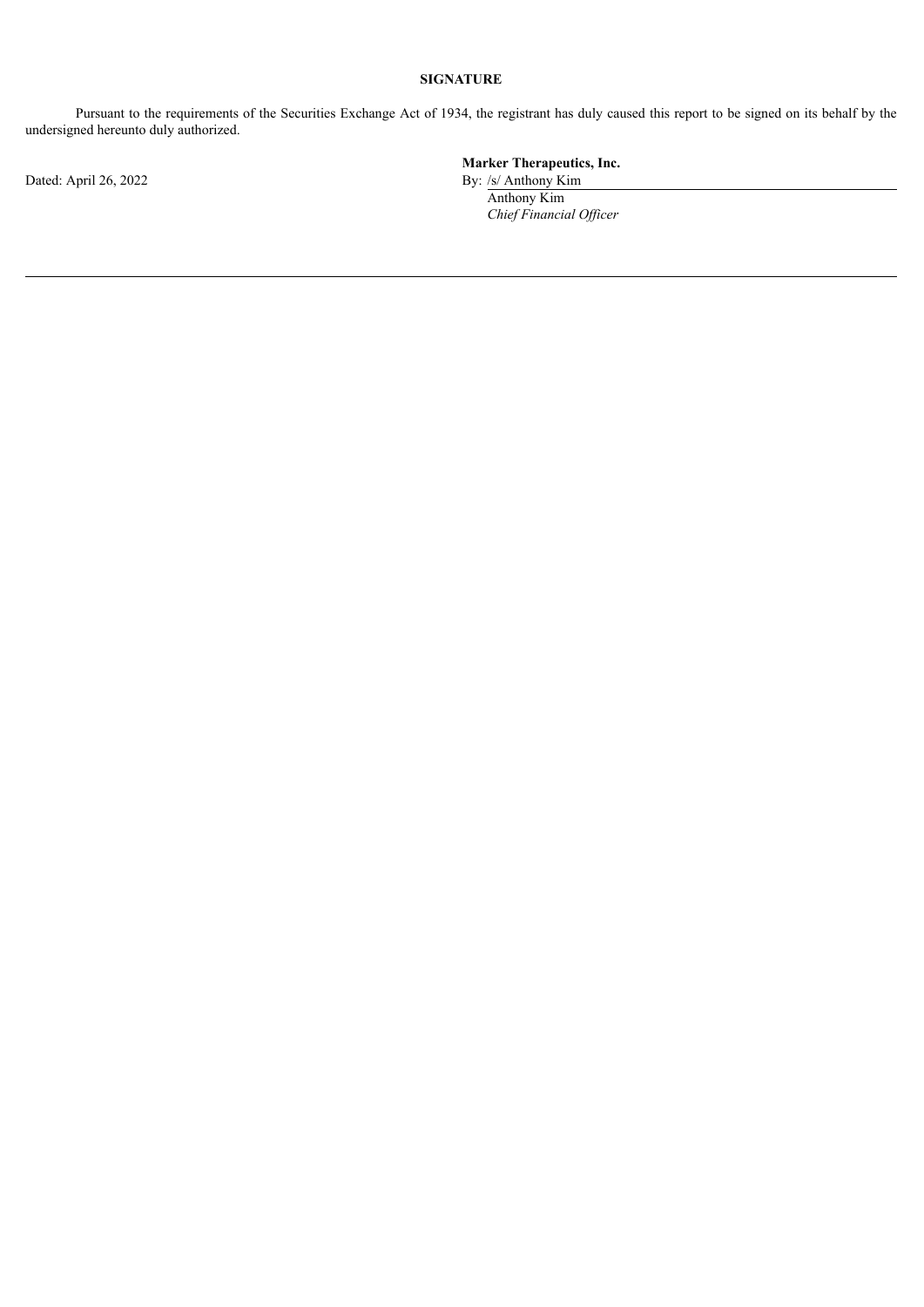## <span id="page-4-0"></span>**Binding Services Agreement (the "Agreement") between Wilson Wolf Manufacturing Corporation ("Wilson Wolf") and Marker Therapeutics, Inc. ("Marker")**

**Dated April 21, 2022**

| Overview | Gas permeable rapid expansion technology, commonly called G-Rex $^{\circledR}$ , is a technology created by Wilson Wolf and<br>routinely used throughout the field of cell therapy and gene-modified cell therapy for activation, transduction, expansion,<br>and/or concentration of various cells, including T cells and natural killer cells (the "G-Rex").                                                                                                              |
|----------|-----------------------------------------------------------------------------------------------------------------------------------------------------------------------------------------------------------------------------------------------------------------------------------------------------------------------------------------------------------------------------------------------------------------------------------------------------------------------------|
|          | Marker is developing clinical stage antigen specific cell therapies capable of recognizing tumor associated antigens in the<br>absence of genetic engineering (collectively, the "Marker Therapies").                                                                                                                                                                                                                                                                       |
|          | Marker has created Quality Management System in compliance with Title 21 Parts 211, 600, and 1271 (the "Quality<br>Management System").                                                                                                                                                                                                                                                                                                                                     |
|          | Marker utilizes a FDA registered manufacturing facility that manufactures Marker Therapies using a GMP-compliant,<br>linearly scalable, G-Rex based T-cell manufacturing process including manufacturing pods within a warehouse type<br>facility (collectively, the "GMP Manufacturing Process") and use of a cell culture non-proprietary media formulation<br>that has been cleared in an FDA investigative new drug application (the "Cell Culture Media Formulation"). |
|          | Marker's personnel have expertise optimization of T cell therapy manufacturing processes using G-Rex (collectively, the<br>"T Cell Therapy Manufacturing Expertise").                                                                                                                                                                                                                                                                                                       |
|          | Wilson Wolf is in the business of creating products and services intended to simply and expedite the transition of cell<br>therapies and gene-modified cell therapies ("CAGT") to mainstream society (collectively, the "Wilson Wolf Mission").                                                                                                                                                                                                                             |
|          | In accordance with the "Wilson Wolf Mission," Wilson Wolf formed a joint venture between Wilson Wolf, Bio-Techne,<br>and Fresenius Kabi to market products to the CAGT community (collectively, "ScaleReady").                                                                                                                                                                                                                                                              |
|          | Wilson Wolf seeks to optimize G-Rex based cell therapies that include the optimization of manufacturing T cells with<br>chimeric antigen receptors and the optimization of manufacturing T cells engineered T cell receptors ("CAR T and TCR<br>G-Rex Optimization Work").                                                                                                                                                                                                  |
|          | This Agreement sets forth the terms pursuant to which Wilson Wolf will make a cash payment to Marker in the amount<br>of \$8,000,000 upon signature as follows, allocated as follows:                                                                                                                                                                                                                                                                                       |
|          | (1) \$2,000,000 as a prepaid expense for non-exclusive training of Wilson Wolf to make, use, and sell the Cell<br>Culture Media Formulation in pursuit of the Wilson Wolf Mission,                                                                                                                                                                                                                                                                                          |
|          | (2) \$1,000,000 as a prepaid expense for non-exclusive training of Wilson Wolf to replicate the Quality Management<br>System inclusive of all underlying documents related thereto, none of which shall include unique information<br>specific to the manufacture of Marker Therapies such as direct peptide stimulation, which Wilson Wolf shall use<br>as it sees fit in pursuit of the Wilson Wolf Mission,                                                              |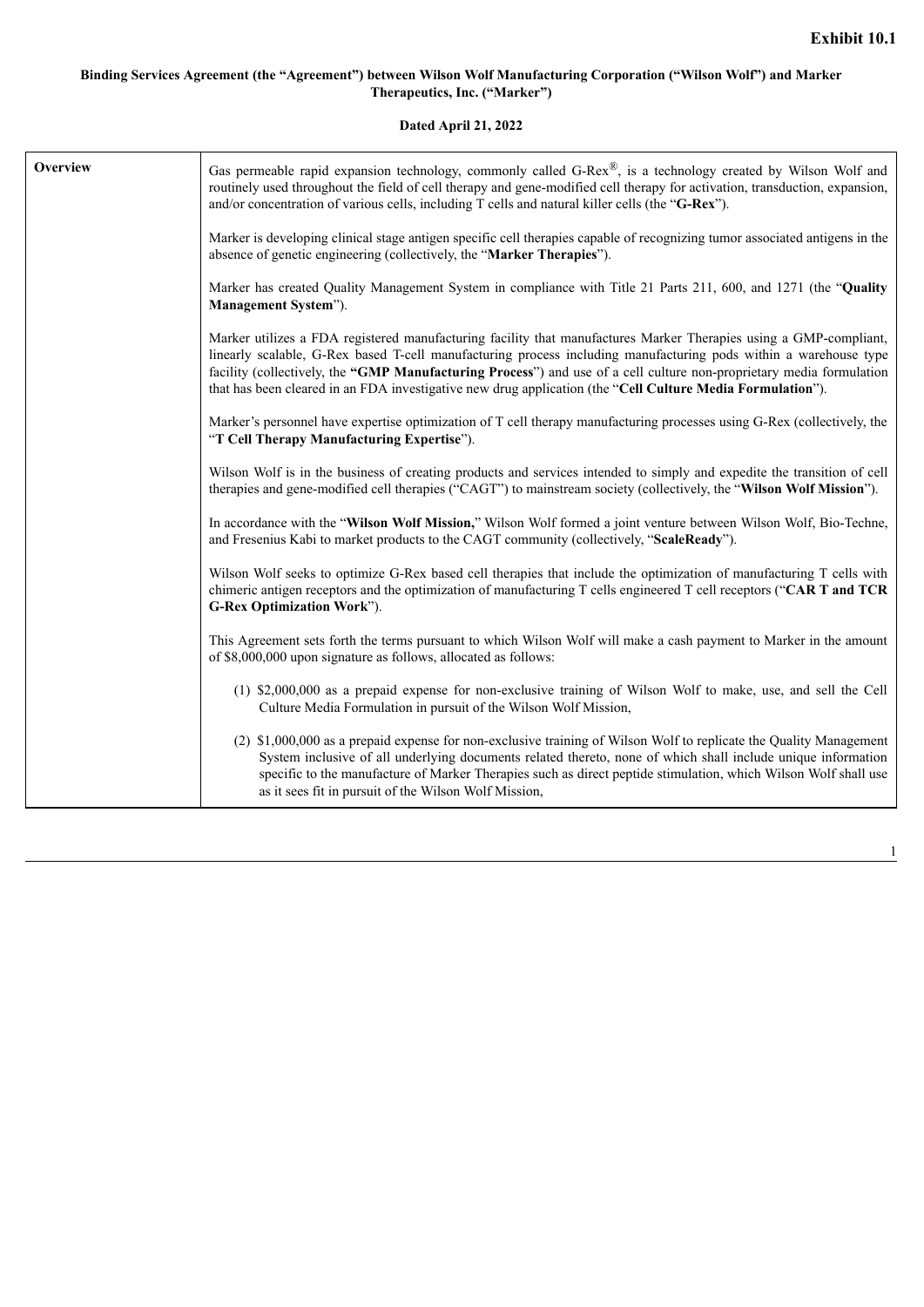|                                                                                        | (3) \$2,000,000 as a prepaid expense for non-exclusive training of Wilson Wolf to be able to replicate the GMP<br>Manufacturing Process which Wilson Wolf shall use as it sees fit in pursuit of the Wilson Wolf Mission,<br>(4) \$3,000,000 as a prepaid expense under the hired to invent doctrine for Marker to train Wilson Wolf on its T Cell<br>Therapy Manufacturing Expertise and to conduct CAR T and TCR G-Rex Optimization Work under the<br>direction of Wilson Wolf (the "Work Direction"), whereunder all intellectual property provided by Wilson Wolf<br>or created or derived by Marker will be solely owned by Wilson Wolf, and whereby Marker will make good<br>faith efforts to complete the conduct of such work as soon as practicable as further defined below. |
|----------------------------------------------------------------------------------------|----------------------------------------------------------------------------------------------------------------------------------------------------------------------------------------------------------------------------------------------------------------------------------------------------------------------------------------------------------------------------------------------------------------------------------------------------------------------------------------------------------------------------------------------------------------------------------------------------------------------------------------------------------------------------------------------------------------------------------------------------------------------------------------|
| <b>T Cell Therapy Expertise</b><br>to CAR T and TCR G-<br><b>Rex Optimization Work</b> | The Parties hereby recognize that the Work Direction will likely be in the form of one or more documents that define a<br>mutually agreed project plan and scope which will agreed and regularly modified as needed by mutual agreement of the<br>parties.                                                                                                                                                                                                                                                                                                                                                                                                                                                                                                                             |
|                                                                                        | In the course of conducting the T Cell Therapy Expertise to CAR T and TCR G-Rex Optimization Work, Wilson Wolf<br>will make its G-Rex technology available to Marker free of cost and will make good faith efforts to make any of<br>ScaleReady's products available at the lowest cost possible.                                                                                                                                                                                                                                                                                                                                                                                                                                                                                      |
|                                                                                        | The Parties hereby agree to seek completion of the T Cell Therapy Expertise to CAR T and TCR G-Rex Optimization<br>Work within 18 months from the onset of this Agreement and Wilson Wolf agrees to pay Marker an additional<br>\$1,000,000 in the event the work is completed within one year from the onset of this Agreement.                                                                                                                                                                                                                                                                                                                                                                                                                                                       |
|                                                                                        | Wilson Wolf will have an exclusive right to use the information. All intellectual property created or derived under the<br>Work Direction will be owned by Wilson Wolf. The Parties hereby agree that Wilson Wolf will hold Marker harmless for<br>any use of the information created from the T Cell Therapy Expertise to CAR T and TCR G-Rex Optimization Work<br>which will be created under one or more separate agreement as needed (the "Hold Harmless Agreement").                                                                                                                                                                                                                                                                                                              |
| <b>Term</b>                                                                            | The Effective Date of this Agreement shall be April 12, 2022 and shall continue until the fulfillment of all of Marker's<br>obligations set forth in this Agreement or in any mutually agreed upon subsequent agreements.                                                                                                                                                                                                                                                                                                                                                                                                                                                                                                                                                              |
| Confidentiality                                                                        | Each of the Parties shall hold and maintain all information pertaining to this Agreement as confidential and will not<br>disclose any such information to third parties other than affiliates of the Parties or those working by or on behalf of a<br>Party or an affiliate of a Party without the express written consent of the other Party, except that Marker may disclose this<br>Agreement to any organization that is conducting diligence with the intent of investing in Marker.                                                                                                                                                                                                                                                                                              |
| <b>Fees and Expenses</b>                                                               | Wilson Wolf and Marker each shall pay their respective legal and other fees and expenses associated with all aspects of<br>the negotiation and execution of the transaction contemplated hereunder.                                                                                                                                                                                                                                                                                                                                                                                                                                                                                                                                                                                    |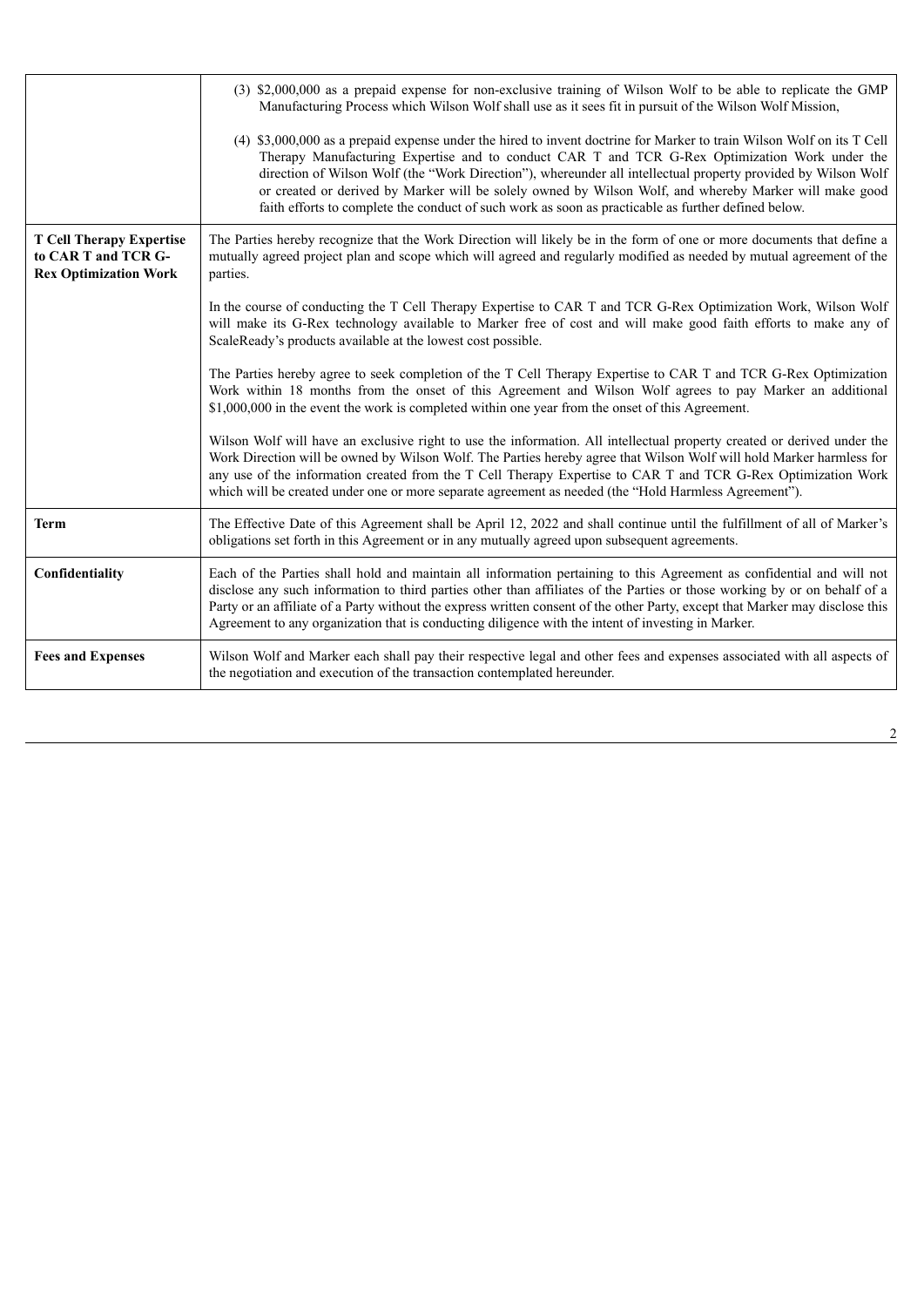| <b>Governing Law</b> | This Agreement shall be governed by the laws of Delaware.                                                                                                                                                                                                                                                                                                                                                                                                                                                                                                                                                                                                                                                                                                                               |  |
|----------------------|-----------------------------------------------------------------------------------------------------------------------------------------------------------------------------------------------------------------------------------------------------------------------------------------------------------------------------------------------------------------------------------------------------------------------------------------------------------------------------------------------------------------------------------------------------------------------------------------------------------------------------------------------------------------------------------------------------------------------------------------------------------------------------------------|--|
|                      | The parties agree to resolve any dispute under this Agreement by JAMS pursuant to JAMS' Comprehensive Arbitration<br>Rules and Procedures then in effect and judgment on the arbitration award may be entered in any court having<br>jurisdiction thereof. The tribunal shall consist of one (1) arbitrator to be appointed by JAMS. The seat, or legal place, of<br>arbitration shall be Wilmington, Delaware, and all proceedings and communications shall be in English. The arbitrator<br>shall have no authority to award punitive or any other type of damages not measured by a party's compensatory damages.<br>Each party shall bear its own costs and expenses and attorneys' fees and an equal share of the arbitrator's fees and any<br>administrative fees of arbitration. |  |
| <b>Taxation</b>      | Marker and Wilson Wolf agree that this Agreement, and that all payments under this Agreement, will be recognized by<br>Marker as ordinary income for tax purposes.                                                                                                                                                                                                                                                                                                                                                                                                                                                                                                                                                                                                                      |  |
| Contingency          | As of the Effective Date of this Agreement, Marker hereby represents that none of the assets Marker will rely upon to<br>perform its obligations under this Agreement are encumbered.                                                                                                                                                                                                                                                                                                                                                                                                                                                                                                                                                                                                   |  |
|                      | Prior to Marker undertaking any financing that would encumber any of Marker's assets necessary for Marker's<br>performance under this Agreement, Wilson Wolf shall have the first right to provide such financing on equal terms to<br>what Marker can obtain elsewhere.                                                                                                                                                                                                                                                                                                                                                                                                                                                                                                                |  |
|                      | In the event that Marker becomes insolvent, goes out of business, or an event other than force majeure occurs that cannot<br>allow this Services Agreement to be fulfilled, Wilson Wolf will have right of first offer and right of first refusal for the<br>manufacturing facility provided it is able and willing to meet whatever financial obligations are required to do so. Marker<br>agrees to assist as needed to the extent permitted under any applicable law (including bankruptcy or insolvency statutes.                                                                                                                                                                                                                                                                   |  |
|                      | This clause will not apply in the event of a merger, reorganization or consolidation of Marker with a third party that<br>results in the outstanding voting securities of Marker immediately prior thereto ceasing to represent, or being converted<br>into or exchanged for voting securities that do not represent, at least fifty percent (50%) of the combined voting power of<br>the voting securities of the surviving entity or the parent corporation of the surviving entity immediately after such<br>merger, reorganization or consolidation, or the sale or other transfer of all or substantially all of Marker's business or<br>assets.                                                                                                                                   |  |

**[Signature Page Follows]**

3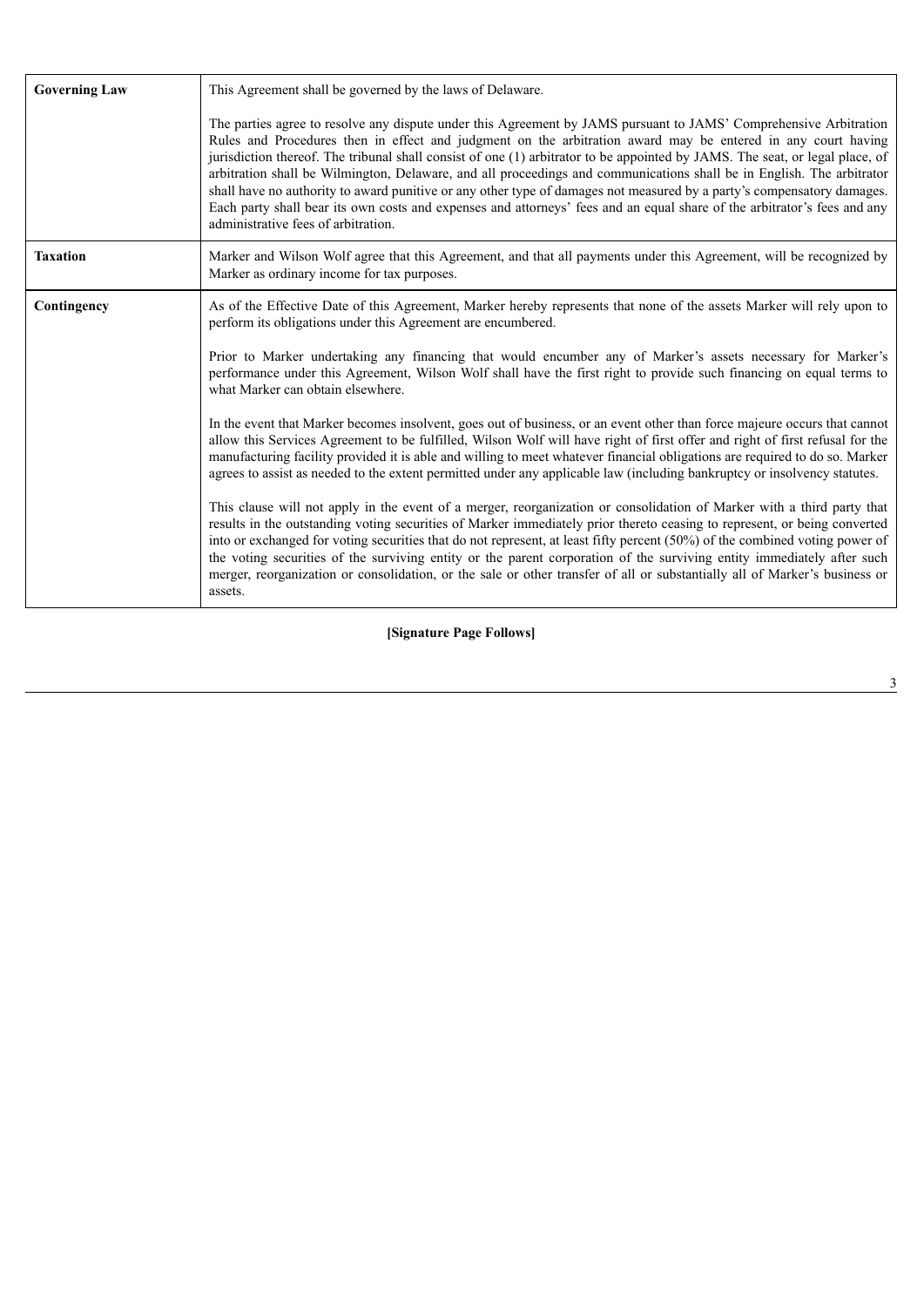# **IN WITNESS WHEREOF**, the parties have caused this Agreement to be duly executed and delivered as of the date first written above.

Wilson Wolf Manufacturing Corporation By: John R. Wilson Signature: /s/ John R. Wilson Title: CEO Marker Therapeutics, Inc. By: Peter Hoang Signature: /s/ Peter Hoang Title: CEO

4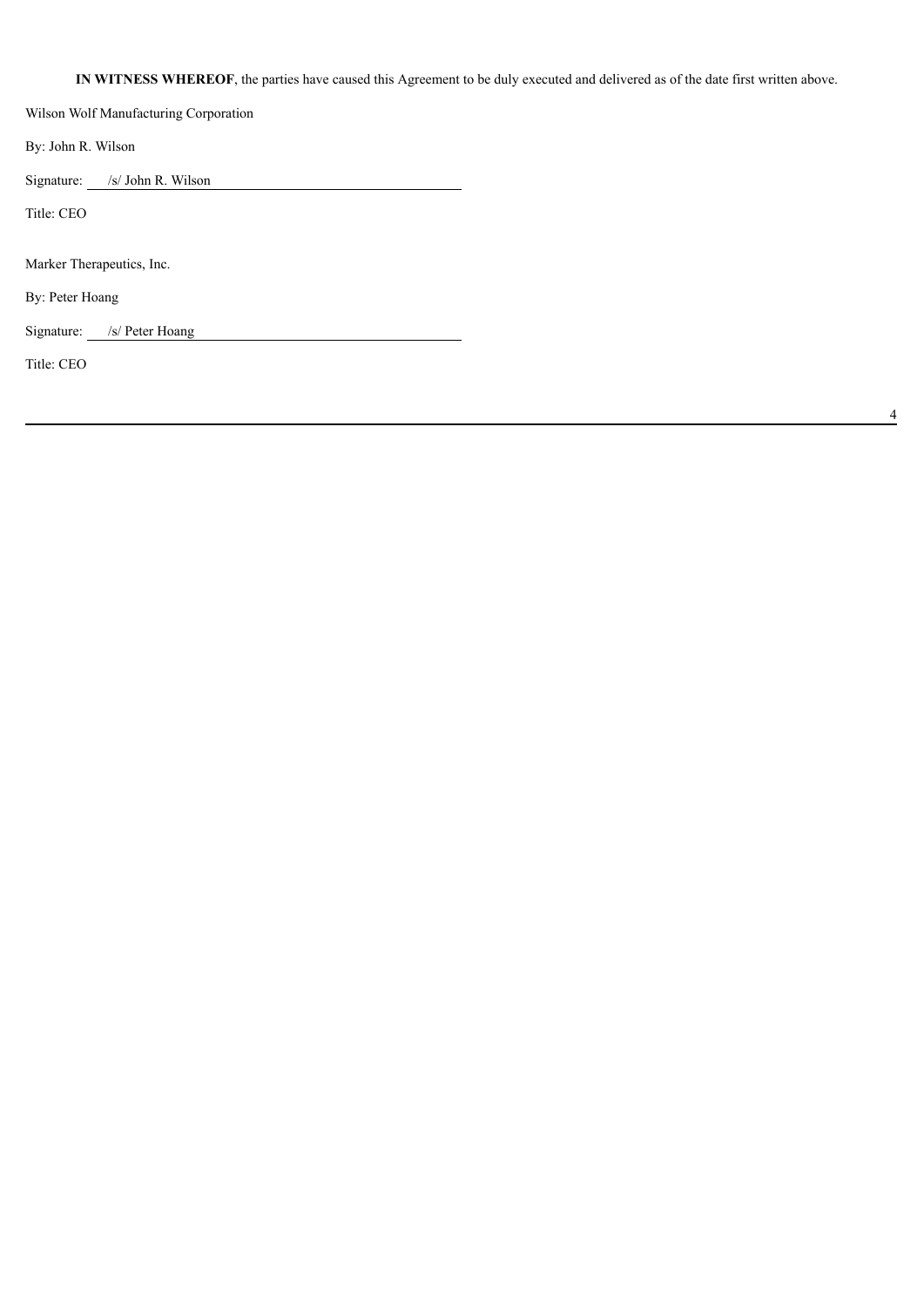#### **MARKER THERAPEUTICS ANNOUNCES ENTRY INTO SERVICES AGREEMENT WITH WILSON WOLF**

<span id="page-8-0"></span>HOUSTON, April 26, 2022 (GLOBE NEWSWIRE) -- -- Marker Therapeutics, Inc. (Nasdaq: MRKR), a clinical-stage immuno-oncology company specializing in the development of next-generation T cell-based immunotherapies for the treatment of hematological malignancies and solid tumor indications, today announced it has entered into a services agreement with Wilson Wolf Manufacturing Corporation. The agreement includes an \$8.0 million upfront cash payment by Wilson Wolf to Marker in exchange for services relating to Marker's expertise in the manufacture of cell therapies. Wilson Wolf has agreed to pay Marker an additional \$1.0 million if the certain work, as defined in the services agreement, is completed within one year from the onset of the services agreement.

"Marker Therapeutics has created its own cGMP manufacturing capacity that allows us to service our clinical trials with full control and lower costs when compared to use of contract manufacturing organizations," said Peter Hoang, CEO of Marker Therapeutics. "Our process utilizes Wilson Wolf products and we think our knowledge is highly aligned with Wilson Wolf's mission to advance the cell and gene therapy field through simplified manufacturing. Wilson Wolf's payment of \$8 million in non-dilutive funding, with potential for another \$1 million, for a portion of Marker's knowledge will be used by Marker to advance its mission to fundamentally improve the way liquid and solid tumors are eliminated. Given how entrenched Wilson Wolf's technology is in the cell and gene therapy field, we see this as an endorsement of Marker's manufacturing expertise."

"Marker's therapies have demonstrated in clinical trials to date the potential to activate the patient's own immune system while eliminating tumors. This \$8 million upfront payment provides Marker with added wherewithal to treat and assess patients," said Mr. Hoang.

"Wilson Wolf's mission is to create hope for cancer patients, one G-Rex<sup>®</sup> device at a time. We have hundreds of customers using our G-Rex<sup>®</sup> technology for the manufacture of cell and gene therapies that range from early-stage R&D all the way to an FDA approved therapy," said John Wilson, CEO of Wilson Wolf. "Nearly every CAGT organization relies on contract manufacturers to make their therapies for clinical trials. The revolutionary nature of these lifesaving therapies has caused explosive growth in demand on contract manufacturing capacity. As a result, cell and gene therapy companies are incurring skyrocketing costs and long wait times to get their clinical drugs made."

"Marker found a unique way to avoid this problem and created their own FDA registered drug manufacturing facility which integrates a G-Rex® based manufacturing process that we believe is extremely simple, cost effective, and easily scaled," said John Wilson. "The way that Marker freed itself of reliance on CMOs inspired Wilson Wolf to enter into a service agreement that we believe will enhance our effort to de-risk the cell and gene therapy industry as a whole."

#### **About Wilson Wolf Manufacturing**

Based in St. Paul, Minnesota, Wilson Wolf (www.wilsonwolf.com) was founded in 1998 to develop and make innovative cell culture technologies. For the last decade, Wilson Wolf has focused on advancing the field of cell and gene therapy through its G-Rex® bioreactor technology. G-Rex® is used to produce cells for R&D discovery, clinical trials, and commercial sale of CAGT drugs. In 2020, Wilson Wolf formed a joint venture with Bio-Techne and Fresenius-Kabi called ScaleReady www.scaleready.com to bring more capacity to advance the CAGT field. ScaleReady's mission is to de-risk the path from CAGT discovery to societal use.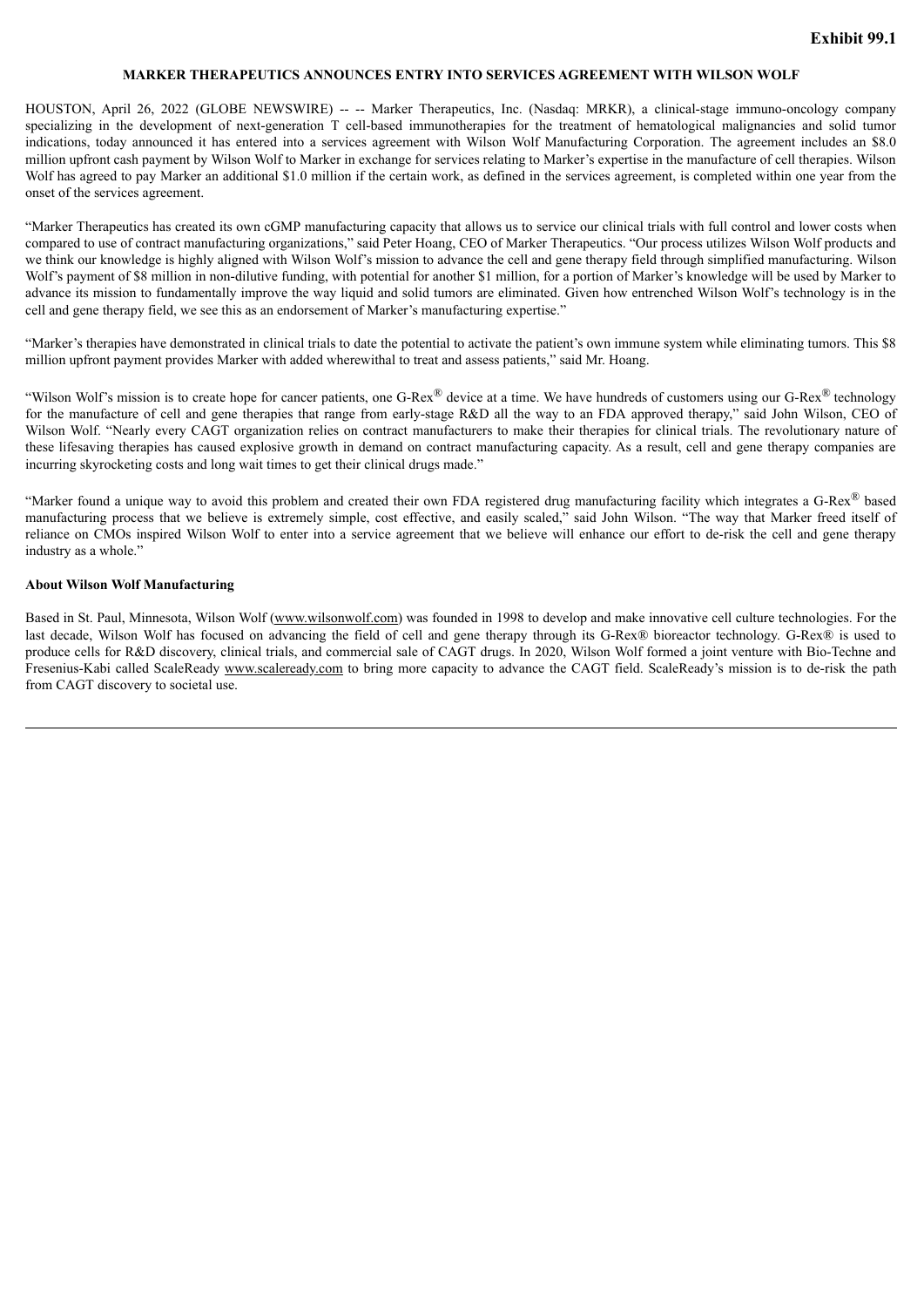#### **About Marker Therapeutics, Inc.**

Marker Therapeutics, Inc. is a clinical-stage immuno-oncology company specializing in the development of next-generation T cell-based immunotherapies for the treatment of hematological malignancies and solid tumor indications. Marker's cell therapy technology is based on the selective expansion of nonengineered, tumor-specific T cells that recognize tumor associated antigens (i.e. tumor targets) and kill tumor cells expressing those targets. This population of T cells is designed to attack multiple tumor targets following infusion into patients and to activate the patient's immune system to produce broad spectrum anti-tumor activity. Because Marker does not genetically engineer its T cell therapies, we believe that our product candidates will be easier and less expensive to manufacture, with reduced toxicities, compared to current engineered CAR-T and TCR-based approaches, and may provide patients with meaningful clinical benefit. As a result, Marker believes its portfolio of T cell therapies has a compelling product profile, as compared to current genemodified CAR-T and TCR-based therapies. To receive future press releases via email, please visit: HTTPS://WWW.MARKERTHERAPEUTICS.COM/EMAIL-ALERTS

#### **Forward-Looking Statements**

This release contains forward-looking statements for purposes of the safe harbor provisions of the Private Securities Litigation Reform Act of 1995. Statements in this news release concerning the Company's expectations, plans, business outlook or future performance, and any other statements concerning assumptions made or expectations as to any future events, conditions, performance or other matters, are "forward-looking statements." Forward-looking statements include statements regarding our intentions, beliefs, projections, outlook, analyses or current expectations concerning, among other things: our research, development and regulatory activities and expectations relating to our non-engineered multi-tumor antigen specific T cell therapies; the effectiveness of these programs or the possible range of application and potential curative effects and safety in the treatment of diseases; the success of the services agreement with Wilson Wolf, including Marker's ability to achieve the milestones required to receive an additional \$1.0 million in funding; our ability to use our manufacturing facilities to support clinical and commercial demand; the success of our new manufacturing process; and our future operating expenses and capital expenditure requirements. Forward-looking statements are by their nature subject to risks, uncertainties and other factors which could cause actual results to differ materially from those stated in such statements. Such risks, uncertainties and factors include, but are not limited to the risks set forth in the Company's most recent Form 10-K, 10-Q and other SEC filings which are available through EDGAR at WWW.SEC.GOV. Such risks and uncertainties may be amplified by the COVID-19 pandemic and its impact on our business and the global economy. The Company assumes no obligation to update our forward-looking statements whether as a result of new information, future events or otherwise, after the date of this press release.